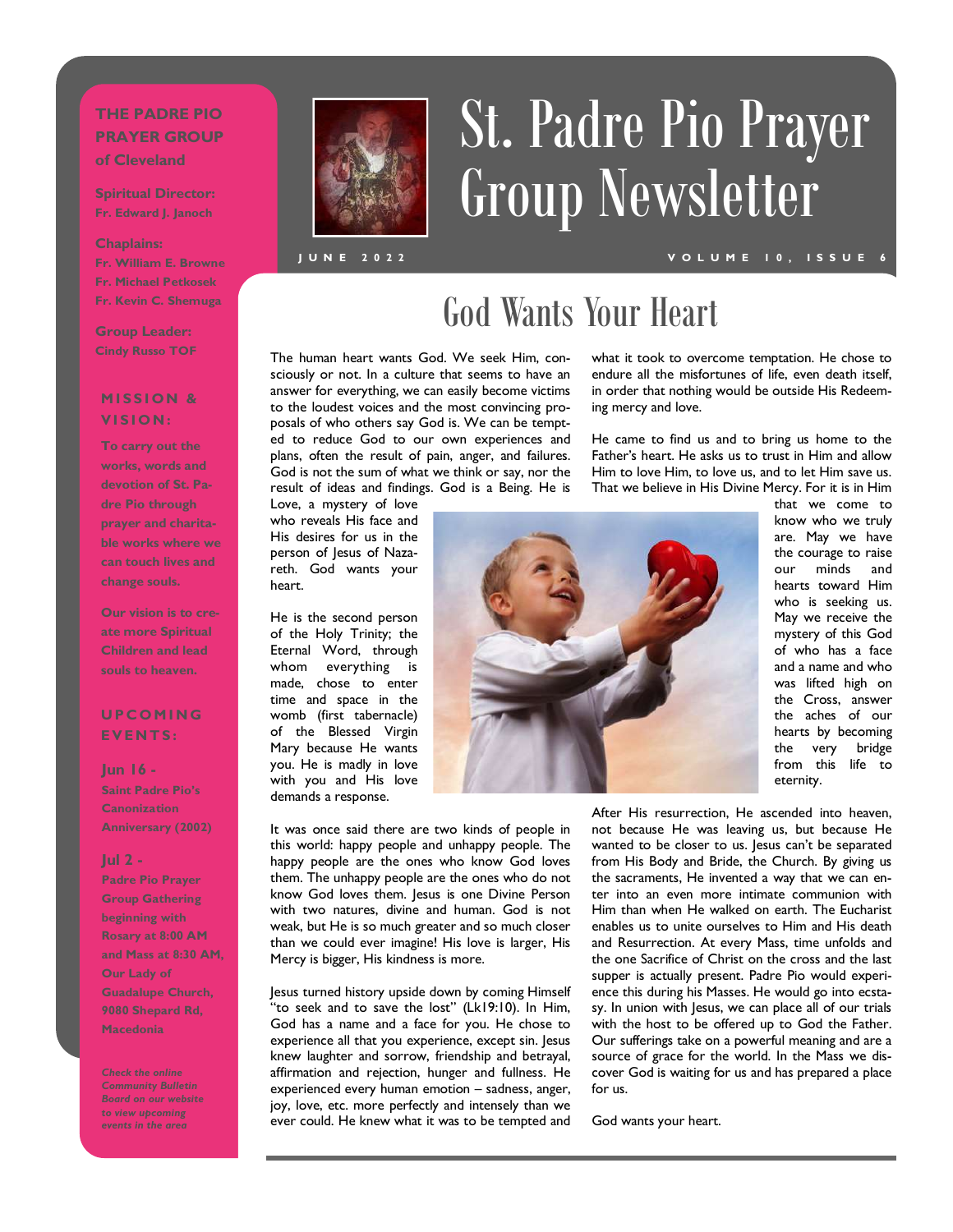#### BUT THERE ARE **THREE** HEARTS!

During this Month of June, the Church remembers and celebrates The Most Sacred Heart of Jesus (Friday, June  $24<sup>th</sup>$ ) and The Immaculate Heart of Mary (Saturday, June  $25<sup>th</sup>$ ). These days have been on the liturgical calendar for decades. These Hearts remind us of the great LOVE that Jesus and Mary have for us. But there are three hearts. Since the Year of Saint



The Sacred Heart of Jesus (top), The Immaculate Heart of Mary (left), The Chaste Heart of Saint Joseph (right)

Joseph, we are reminded that the heart of Saint Joseph is also a part of our tradition. This heart does not have a day on the liturgical calendar [it took almost two thousand years for the Church to declare a Year of Saint Joseph, so it may take longer for a day on the liturgical calendar for the Chaste Heart of Saint Joseph]. Fr. Donald H. Calloway, MIC, wrote in his book, *CONSECRATION TO ST. JOSEPH*: *The Wonders of Our Spiritual Father*, about Saint Joseph as a chaste and virginal man.

"With this in mind [the doctrine of Mary's perpetual virginity], did you know that there is a tradition in the Church that holds that St. Joseph was a perpetual virgin as well? It is a tradition that has been adhered to and promoted by saints, holy mystics, and popes for centuries."

Here are some quotes from some of the saints who praised the virginal and chaste fatherhood of Saint Joseph.

*A Son was born of the Virgin Mary to the piety and love of Joseph, and the son was the Son of God. Thus, should not the husband accept virginally what the wife brought forth virginally? For just as she was virginal wife, so was he a virginal husband; just as she was a virginal mother, so was he a virginal father.* --  $\text{Isaint}$  Augustine

*Joseph also was virginal through Mary in order that from a virginal marriage a virginal son might be born.* -- Saint Jerome

*I believe that this man, Saint Joseph, was adorned with the most pure virginity, the most profound humility, the most ardent love and charity towards God.*  -- Saint Bernardine of Siena

*In order to augment and support Mary's virginity the Eternal Father gave her a virginal companion, the great Saint Joseph.* -- Saint Francis de Sales

*Saint Joseph was a virgin, and his virginity was the faithful mirror of the virginity of Mary.* -- Saint John Henry Newman

*We believe that just as the mother of Jesus was a virgin, so was Joseph, because he* [God] *placed the Virgin in the care of a virgin* [Saint John the Apostle], *and just as he did this at the close* [at the Cross], *so did he do it at the beginning* [at the marriage of Mary and Joseph]. --  $\text{\textsterling}S$  Saint Thomas Aquinas

*As a virginal husband, Saint Joseph guarded his virginal wife.* -- Saint Albert the Great.

As we remember the love that comes from The Most Sacred Heart of Jesus and The Immaculate Heart of Mary, let us not forget the love that also comes from The Chaste Heart of Saint Joseph.

The Sacred Heart of Jesus, have mercy on us! The Immaculate Heart of Mary, pray for us! The Chaste Heart of Saint Joseph, pray for us!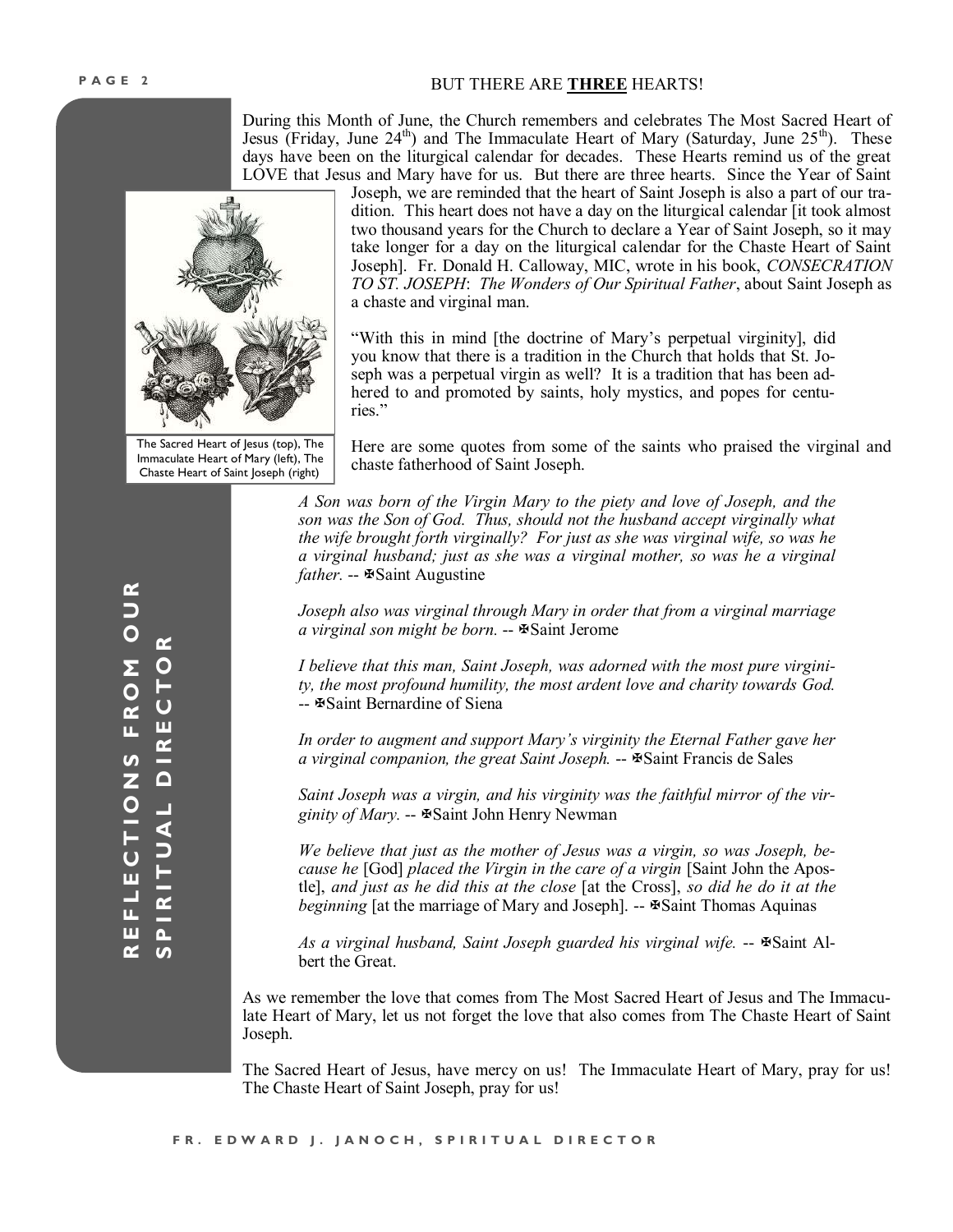### Summertime Reflecting

Now that it is summertime, it is time to reflect on how people see you in this world ... secular or religious?

In your life, what does a day look like? What does a week look like: work, chores, golf, boating, vacationing, family responsibilities, friends, gardening, yard work, cooking, cleaning, shopping, and church? What percent of your day or week do you spend with God in church, prayer, scripture, or service to others? Does your life reflect a great relationship with God? Is He number one and everything else is after Him in your relationship? Are your intentions

more earthly/ secular or more catholic/spiritual? What would people say about you who observe you regularly? Would they use religious terms to describe you or something else?

The first Saturday of each month you spend time here, with Padre Pio and our Prayer Group. Fantastic! We all have a wonderful experience at Mass, fellowship, lessons learned

### **Gardening God's Way**

Peace of mind Peace of heart Peace of soul Plant four rows of squash: Squash gossip Squash indifference Squash grumbling Squash selfishness Plant four rows of lettuce: Lettuce be faithful Lettuce be kind Lettuce be obedient

Plant three rows of peas:

Lettuce really love one another

No garden without turnips: **Turnip for meetings Turnip for service** Turnip to help one another

Water freely with patience and Cultivate with love. There is much fruit in your garden Because you reap what you sow.

To conclude our garden We must have thyme: Thyme for God Thyme for study Thyme for prayer



from speakers, and news of ongoing miracles and pilgrimages. This is such a rich and holy way to start your month. This environment and behavior must continue for the rest of the month. Keep it going! We need to be spiritually aware of our actions and our intentions as we carry on in this life to help guide others on their journey to be more Christ-like. Yes, they are watching you! What? You're too busy for that? Well, guess what? You are not too busy for that! You just need to fit it in your schedule. Make some time for what is really important. Make some time for kindness and consideration of others. It really isn't that difficult. As soon as you stop

> thinking about yourself and take a good look around, you will find so many things that need to be done for other people. And what joy you will find there. Right there, in the middle of loving your neighbor as yourself. Yes, you have heard that before! You know what ... as soon as you start doing these things for others, you will enjoy it. You will be filled with joy.

> Here is a list of some things you can try this month to be a true reflection of Christ in your own life:

Share your gifts at church (sing, teach, sew, usher, Eucharistic Minister)

• Pay a gift forward (do something nice unexpectedly for someone)

- Attend daily Mass when possible
- Pray for priests
- Sponsor a family

### Annual Global Rosary Relay

In 2002, Pope St. John Paul II declared the Solemnity of the Sacred Heart of Jesus as an annual occasion for the Universal Church to pray for the Sanctification of Priests.

The **Annual Global Rosary Relay for the Sanctification of Priests**  will again take place on **June 24, 2022,** the **Feast of the Sacred Heart of Jesus.** Each of the participating prayer location countries prays a particular mystery of the Rosary at a specific allocated time on the day in thanksgiving to God for our priests and to implore the protection and loving care of Our Lady, Mother of all priests, for all her priestly sons. With the coming of midnight on June 24, 2022, the entire world will by then have been encircled yet again in prayer on this, The Worldpriest Annual Rosary Relay Day (see worldpriest.com).



JOIN US AT **OUR LADY OF LOURDES SHRINE** IN EUCLID, OHIO JUNE 24, 2022 at NOON in THE GROTTO (in Church if weather is inclement) WHERE WE WILL JOIN THE ROSARY RELAY

AM1260 THE ROCK will be broadcasting from the Shrine for those who cannot join in person.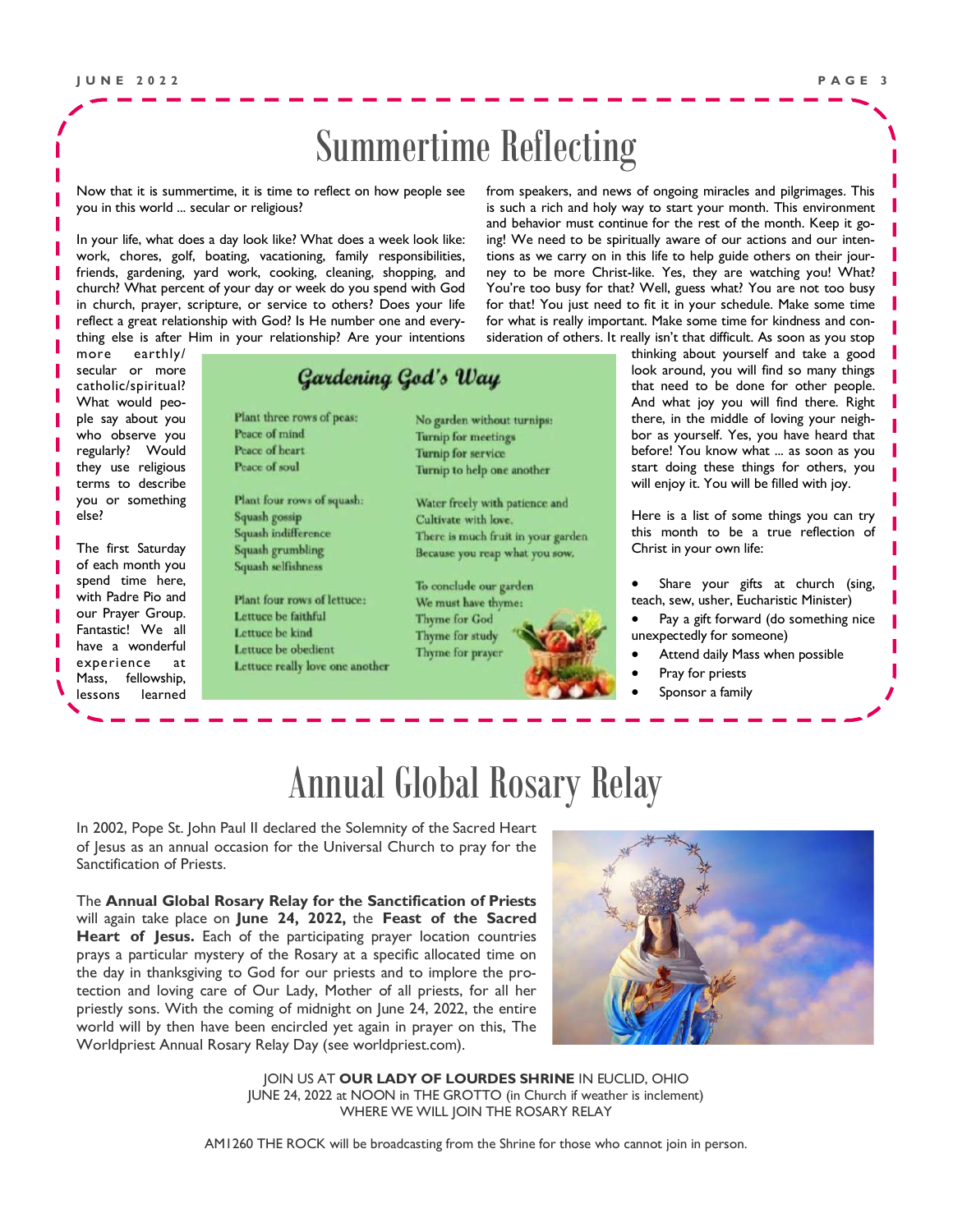| Quotes from Saint Padre Pio/June 2022 | Saturday  | hand of God that sustains you<br>Be comforted, because the<br>has not been taken away.                                                                                                                                      | Easter Weekday<br>First Saturday                                               | Endure tribulations, illness, and<br>pain, for the love of God and<br>for the conversion of poor<br>sinners.<br>H                        | St. Bamabas                                                        | $\frac{8}{1}$ | Give yourself up into the arms<br>of your Heavenly Mother. She<br>will take good care of your<br>soul.                                                                        | Weekday<br><b>BVM</b>                                            | 25 | and love for us because she is<br>sweetness, mercy, goodness<br>Let us then have recourse to<br>Mary, our Mother. She is all<br>our Mother.                                        | The Immaculate Heart of the<br><b>Blessed Virgin Mary</b>             |                                           |                                                                                                                                                   |                                                      |
|---------------------------------------|-----------|-----------------------------------------------------------------------------------------------------------------------------------------------------------------------------------------------------------------------------|--------------------------------------------------------------------------------|------------------------------------------------------------------------------------------------------------------------------------------|--------------------------------------------------------------------|---------------|-------------------------------------------------------------------------------------------------------------------------------------------------------------------------------|------------------------------------------------------------------|----|------------------------------------------------------------------------------------------------------------------------------------------------------------------------------------|-----------------------------------------------------------------------|-------------------------------------------|---------------------------------------------------------------------------------------------------------------------------------------------------|------------------------------------------------------|
|                                       | Friday    | Nothing is good that is not the<br>work of God.<br>S                                                                                                                                                                        | St. Charles Lwanga and<br>Companions<br>First Friday                           | Don't worry about anything<br>S                                                                                                          | Weekday                                                            | 7             | much, but to do this, be ready<br>Love Jesus, love Him very<br>to love sacrifice more.                                                                                        | Weekday                                                          | 24 | yourselves to the Sacred Heart<br>of Jesus and let Him take care<br>Be of good cheer, abandon<br>of everything.                                                                    | THE MOST SACRED HEART<br>OF JESUS                                     |                                           |                                                                                                                                                   |                                                      |
|                                       | Thursday  | holy Gospel: My yoke is easy,<br>more what he tells us in the<br>May Jesus make you enjoy<br>and my burden is light.<br>$\sim$                                                                                              | Ss. Marcellinus and Peter<br>Easter Weekday                                    | you may be exalted in the time<br>powerful hand of God, so that<br>Humble yourself under the<br>of His visit.<br>ග                       | St. Ephrem<br>Weekday                                              |               | we do not have to invent them.<br>Our Lord sends the crosses;                                                                                                                 | Weekday                                                          | 23 | the desert of your present life.<br>star that guides you through<br>May the Child Jesus be the                                                                                     | Weekday                                                               | You see yourself forsaken and<br>30       | holding you tighter than ever to<br>I assure you that Jesus is<br>His Divine Heart                                                                | The First Martyrs of Holy<br>Roman Church<br>Weekday |
|                                       | Wednesday | May Jesus console you,<br>sustain you always.                                                                                                                                                                               | St. Justin                                                                     | drop of blood in our body, there<br>will be a struggle between right<br>As long as there remains a<br>and wrong<br>œ                     | Weekday                                                            |               | Prayer is the best weapon we<br>possess. It is the key that<br>opens the heart of God.                                                                                        | Weekday                                                          | 22 | cross. You will recognize God's<br>The Christian's motto is the<br>sufferings He sends you.<br>love by this sign, by the                                                           | Ss. John Fisher and Thomas<br>St. Paulinus of Nola<br>Weekday<br>More | Never abandon your faith and<br>29        | and far less so will it forsake a<br>never abandoned any man,<br>soul that yearns to love God<br>renew it always. Faith has                       | <b>SS. PETER AND PAUL</b>                            |
|                                       | Tuesday   | Most                                                                                                                                                                                                                        |                                                                                | combat as a purification, not as<br>a punishment. The trial is not<br>unto death but unto salvation.<br>Jesus permits the spiritual<br>r | Weekday                                                            | 14            | mercy, as a little child rests in<br>Rest tranquilly on the divine<br>the arms of its mother.                                                                                 | Weekday                                                          | 21 | and<br>her Son the grace to live a life<br>our Mother, obtain for us from<br>according to the heart of God,<br>and<br>a life that is entirely interior<br>May the Mother of Jesus, | St. Aloysius Gonzaga<br>hidden in Him.                                | Live for Him and let your entire<br>28    | over to Him your departure and<br>and<br>the departure of others from<br>life be spent for Him. Hand<br>this earth - when, where,<br>as He wills. | St. Irenaeus                                         |
|                                       | Monday    | O United Hearts of Jesus and Mary, You are all grace, all mercy, all love. Let my heart<br>THE PRAYER TO THE UNITED HEARTS OF JESUS AND MARY<br>be joined to Yours, so that my every need is present in Your United Hearts. | especially, shed Your grace upon this particular need [mention it]. Help me to | make you similar to His Divine<br>The Heavenly Father wants to<br>Son.<br>6                                                              | [10 <sup>th</sup> Week in Ordinary Time]<br>St. Norbert<br>Weekday |               | Remember that our soul is the<br>temple of God, and as such,<br>spotless before God and His<br>we must keep it pure and<br>angels.                                            | [11 <sup>th</sup> Week in Ordinary Time]<br>St. Anthony of Padua | 20 | must consider that everything<br>your humility grow, for you<br>As gifts increase in you, let<br>is given to you on loan.                                                          | [12 <sup>th</sup> Week in Ordinary Time]<br>Weekday                   | You ought to ask our Lord for<br>27       | just one thing, to love Him. All<br>the rest should be<br>thanksgiving.                                                                           | St. Cyni of Alexandria<br>Weekday                    |
|                                       | Sunday    |                                                                                                                                                                                                                             | recognize and accept Your loving will in my life. Amen.                        | How good this Holy Spirit, this<br>supremely good He is to those<br>Comforter, is to all, but how<br>who seek Him.                       | <b>PENTECOST</b>                                                   |               | beings, equal and at the same<br>because the Divine Nature is<br>time distinct. Nevertheless,<br>They are three individual<br>they are one God only.<br>unique and identical. | THE MOST HOLY TRINITY                                            |    | Prince of Peace, in the Blessed<br>The Church alone can give you<br>true peace, since she alone<br>possesses Jesus, the true<br>Sacrament.                                         | THE MOST HOLY BODY AND<br>BLOOD OF CHRIST                             | It is easier for the earth to exist<br>26 | the Holy Sacrifice of the Mass!<br>without the sun than without                                                                                   | 13 <sup>TH</sup> SUNDAY IN ORDINARY<br>TIME          |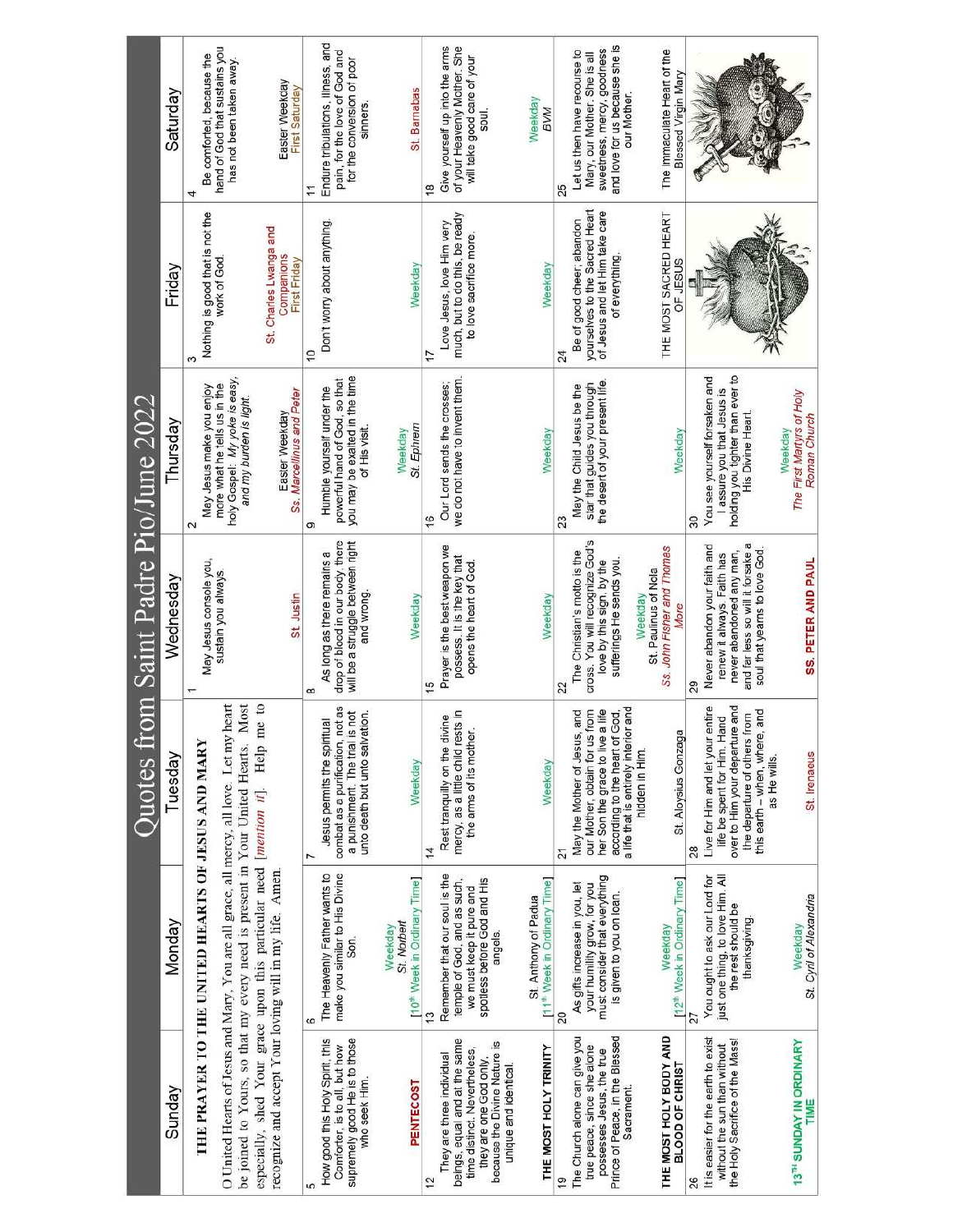### Padre Pio Reacts to "Humanae Vitae"

Padre Pio's acts regarding the well-known encyclical, "Humanae Vitae", especially considering the fact that contemporary society (including many Catholics) continues to reject the ideas behind this Church teaching. A short time before his death, Padre Pio, wrote a letter to Pope Paul. In the letter he expressed his firm adherence to the Magisterium and its teachings, particularly mentioning the recent encyclical, "Humanae Vitae" (1968). "Humanae Vitae's" statements regarding conception and artificial contraception, including abortion and sterilization, help explain the Roman Catholic Church's position on human life, embryology, and development. Padre Pio also expressed his obedience, devotedness and filial sharing in the anxieties of His Holiness. The full text follows.



#### *Your Holiness:*

*Availing myself of Your Holiness' meeting with the Capitular Fathers, I unite myself in spirit with my Brothers, and in a spirit of faith, love and obedience to the greatness of Him whom you represent on earth, offer my respectful homage to Your August Person, humbly kneeling at Your feet. The Capuchin Order has always been among the first in their love, fidelity and reverence for the Holy See. I pray the Lord that its members remain ever thus, continuing their tradition of seriousness and religious asceticism evangelical poverty, faithful observance of the Rule and Constitutions, renewing themselves in vigorous living and deep interior spirit—always ready, at the least gesture from Your Holiness, to go forward at once to assist the Church in her needs. I know that Your heart suffers much these days on account of the happenings in the Church: for peace in the world, for the great needs of its peoples; but above all, for the lack of obedience of some, even Catholics, to the lofty teachings which You, assisted by the Holy Spirit and in the name of God, have given us. I offer Your Holiness my daily prayers and sufferings, the insignificant but sincere offering of the least of your sons, asking the Lord to comfort you with His grace to continue along the direct yet often burdensome way—in defense of those eternal truths which can never change with the times. In the name of my spiritual sons and of the "Praying Groups" I thank Your Holiness for the clear and decisive words You have spoken in the recent encyclical, "Humanae Vitae", and I reaffirm my own faith and my unconditional obedience to Your inspired directives. May God grant truth to triumph, and, may peace be given to His Church, tranquility to the people of the earth, and health and prosperity to Your Holiness, so that when these disturbing clouds pass over, the Reign of God may triumph in all hearts, through the Apostolic Works of the Supreme Shepherd of all Christians. Prostrate at Your feet, I beg you to bless me, my Brothers in religion, my spiritual sons, the "Praying Groups", all the sick that we may faithfully fulfill the good works done in the Name of Jesus and under your protection.*

*Your Holiness' most humble servant,*

*PADRE PIO, Capuchin*

*San Giovanni Rotondo, 12th September, 1968.*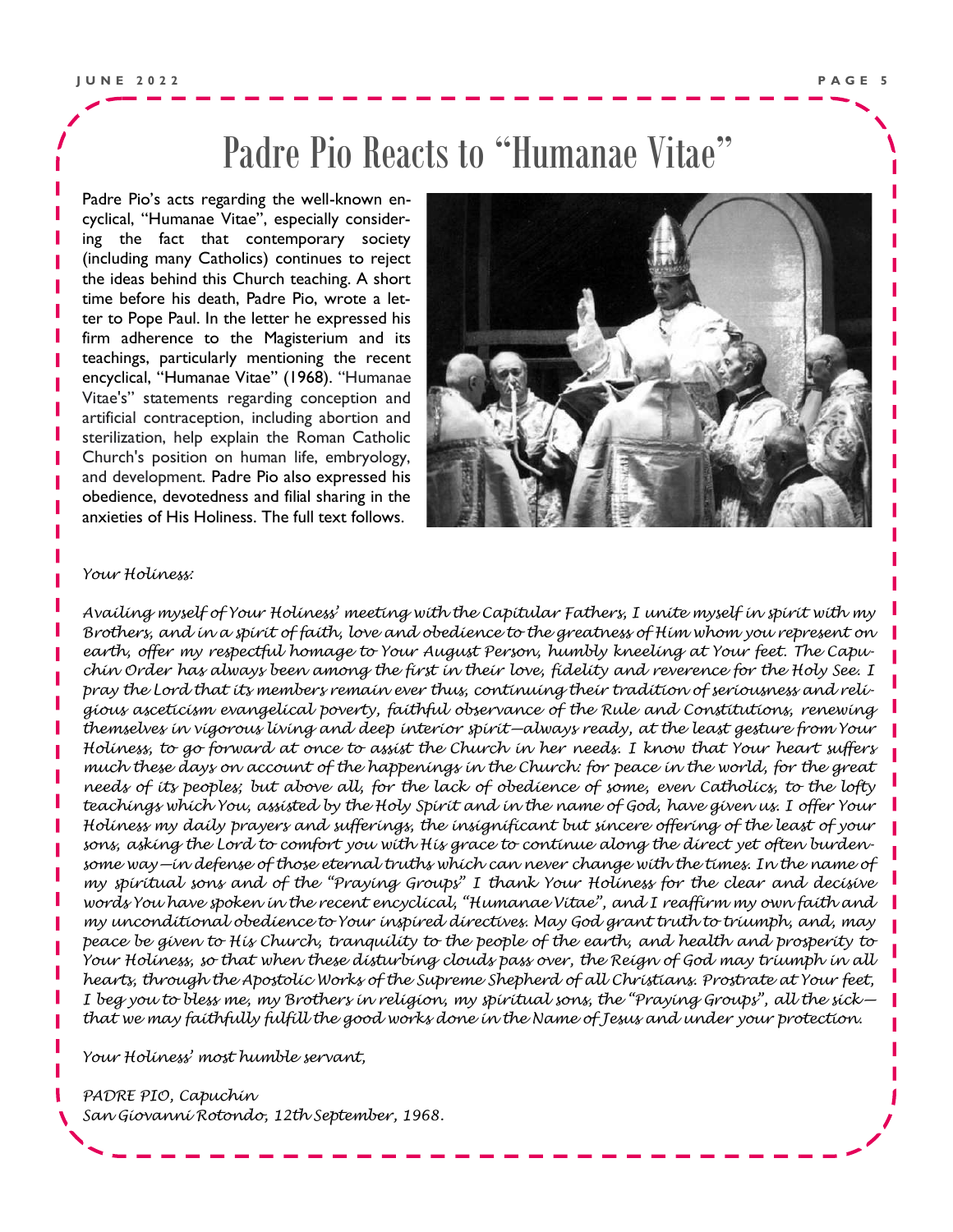# Prayers for Priests



We give thanks to God for the gift of the priesthood, and pray for the sanctification of all priests.

**A Prayer for Priests by St. Therese of Lisieux**

#### O Jesus, eternal Priest,

keep your priests within the shelter of Your Sacred Heart, where none may touch them. Keep unstained their anointed hands, which daily touch Your Sacred Body. Keep unsullied their lips, daily purpled with your Precious Blood. Keep pure and

unearthly their hearts, sealed with the sublime mark of the priesthood. Let Your holy love surround them and shield them from the world's contagion. Bless their labors with abundant fruit and may the souls to whom they minister be their joy and consolation here and in heaven their beautiful and everlasting crown. Amen.

#### **A Prayer for Priests**

Keep them, I pray Thee, dearest Lord, keep them, for they are Thine – Thy priests whose lives burn out before Thy consecrated shrine. Keep them, for they are in the world, though from the world apart; When earthly pleasures tempt, allure, – shelter them in Thy heart. Keep them, and comfort them in hours of loneliness and pain, When all their life of sacrifice for souls seems but in vain. Keep them, and O remember, Lord, they have no one but Thee, Yet they have only human hearts, with human frailty. Keep them as spotless as the Host, that daily they caress; Their every thought and word and deed, deign, dearest Lord, to bless.

Our Father, etc., Hail Mary, etc. Mary, Queen of the Clergy, pray for them.

# Litany of Trust

From the belief that I have to earn Your love … Deliver me, Jesus.

From the fear that I am unlovable … Deliver me, Jesus.

From the false security that I have what it takes … Deliver me, Jesus.

From the fear that trusting You will leave me more destitute … Deliver me, Jesus.

From all suspicion of Your words and promises … Deliver me, Jesus.

From the rebellion against childlike dependency on You … Deliver me, Jesus.

From refusals and reluctances in accepting Your will … Deliver me, Jesus.

From anxiety about the future … Deliver me, Jesus.

From resentment or excessive preoccupation with the past … Deliver me, Jesus.

From restless self-seeking in the present moment … Deliver me, Jesus.

From disbelief in Your love and presence … Deliver me, Jesus. From the fear of being asked to give more than I have … Deliver me, Jesus.

From the belief that my life has no meaning or worth … Deliver me, Jesus.

From the fear of what love demands … Deliver me, Jesus. From discouragement … Deliver me, Jesus.

That You are continually holding me, sustaining me, loving me … Jesus, I trust in you.

That Your love goes deeper than my sins and failings, and

transforms me … Jesus, I trust in you.

That not knowing what tomorrow brings is an invitation to lean on You … Jesus, I trust in you.

That You are with me in my suffering … Jesus, I trust in you. That my suffering, united to Your own, will bear fruit in this life and the next … Jesus, I trust in you.

That You will not leave me orphan, that You are present in Your Church … Jesus, I trust in you.

That Your plan is better than anything else … Jesus, I trust in you.

That You always hear me, and in Your goodness always respond to me … Jesus, I trust in you.

That You give me the grace to accept forgiveness and to forgive others … Jesus, I trust in you.

That You give me all the strength I need for what is asked … Jesus, I trust in you.

That my life is a gift … Jesus, I trust in you.

That You will teach me to trust You … Jesus, I trust in you. That You are my Lord and my God … Jesus, I trust in you. That I am Your beloved one … Jesus, I trust in you. Amen.

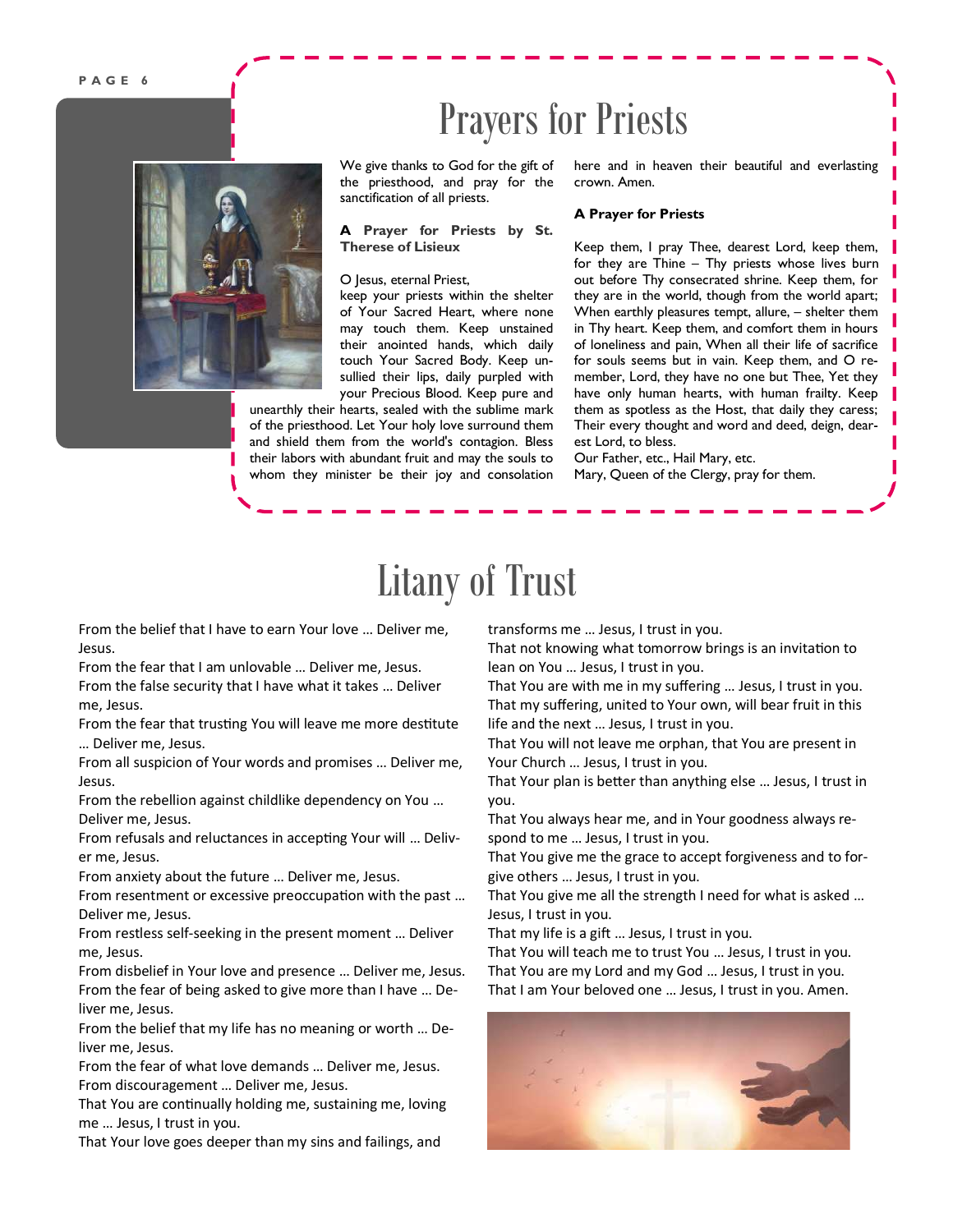# Dear Spiritual Children of Padre Pio

At the May gathering we had the traveling sculpture of a young Padre Pio. Fr. John Rocus and Bobby Schindler's presentation was very informative about the Catholic Healthcare International's "Casa" project. In Howell, Michigan they plan to have a St. Pio Chapel, a hospital imitating St. Pio's hospital - The House of Relief of Suffering, and a medical school teaching Catholic healthcare.

On May 19<sup>th</sup> I visited Holy Spirit Church in Brighton, Michigan, and did a presentation on Padre Pio and my journey for the Men-on-Fire group; over 300 plus attended. It was a great night. I was able to visit Brother Richard Merling at the Fr. Solanus Casey Center in Detroit. He sends his best regards to our Group.

The anniversary celebration birthday Mass at St. Augustine Church was very well attended. Thank you to the Women of Faith Group who hosted a reception afterwards.

The World Apostolate of Fatima in Washington, New Jersey and the EWTN in Alabama pilgrimages are filling up. We will have registration forms at the prayer gathering if you have not signed up yet. At this June prayer gathering

there will be a renewal of wedding vows at Mass. Fr. Chuck Works is our guest speaker

Let us prayerfully commemorate the 20th anniversary of the canonization of Saint Pio of Pietrelcina. In one of the largest ceremonies in history, Pope John Paul II canonized Padre Pio of Pietrelcina on June 16, 2002. More than 300,000 filled Saint Peter's Square and nearby streets. They heard the Holy Father praise the new saint for his prayer and charity. "This is the most concrete synthesis of Padre Pio's teaching," said the Pope. He also



stressed Padre Pio's witness to the power of suffering. If accepted with love, such suffering can lead to "a privileged path of sanctity."







Blessings and gratitude,

Cindy Russo TOF Group Leader